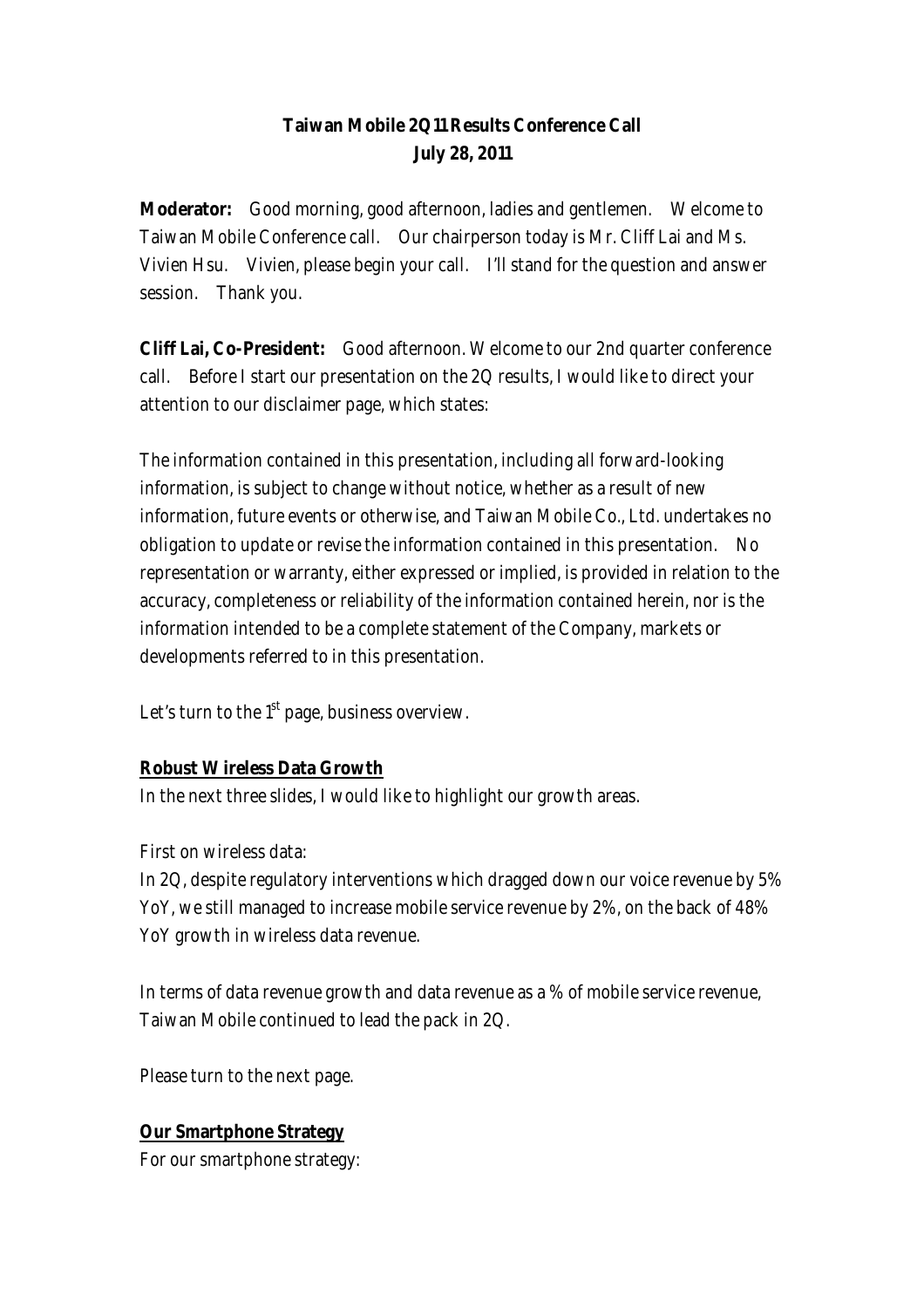Apart from the 8 smart device models we have introduced in 2Q , we currently have close to 30 smartphone and tablet models on the market.

Smartphone users' ARPU remained at more than 2 times that of postpaid's, while their payback periods are very similar.

In 2Q11, smartphone sales volume doubled from a year ago and accounted for 52% of total handsets sold. As of the end of 1Q, smartphone penetration reached 15%, in line with our target.

Please turn to the next page.

### **CATV Growth Catalysts**

As indicated in the table, our internet subscriber number increase of 15% and DTV customer number growth of 107% YoY are all higher than the 2% subscriber rise in analogue TV services in 2Q11. This has contributed to a 2% YoY increase in blended ARPU for HBG.

Given that only 26% of our customers are using our internet services and 6% of our customers have subscribed to DTV services, we expect further expansions in internet and DTV service take-up.

It is worth mentioning that cable internet ARPU was up 3% from a year ago with 70% of our newly acquired customers subscribing to 10Mbps or above services in 2Q11, up from 50% a year ago.

Please turn to the next page.

#### **New Product & Service**

This page of new products and services we launched during the 2nd quarter is for your reference.

I will turn the mic to Vivien on our financial results.

#### **Result Summary**

**Vivien Hsu, Co-President:** Please turn to page 9, the results summary of financial overview. Our 2Q operating revenue rose 3% YoY, underpinned by mobile data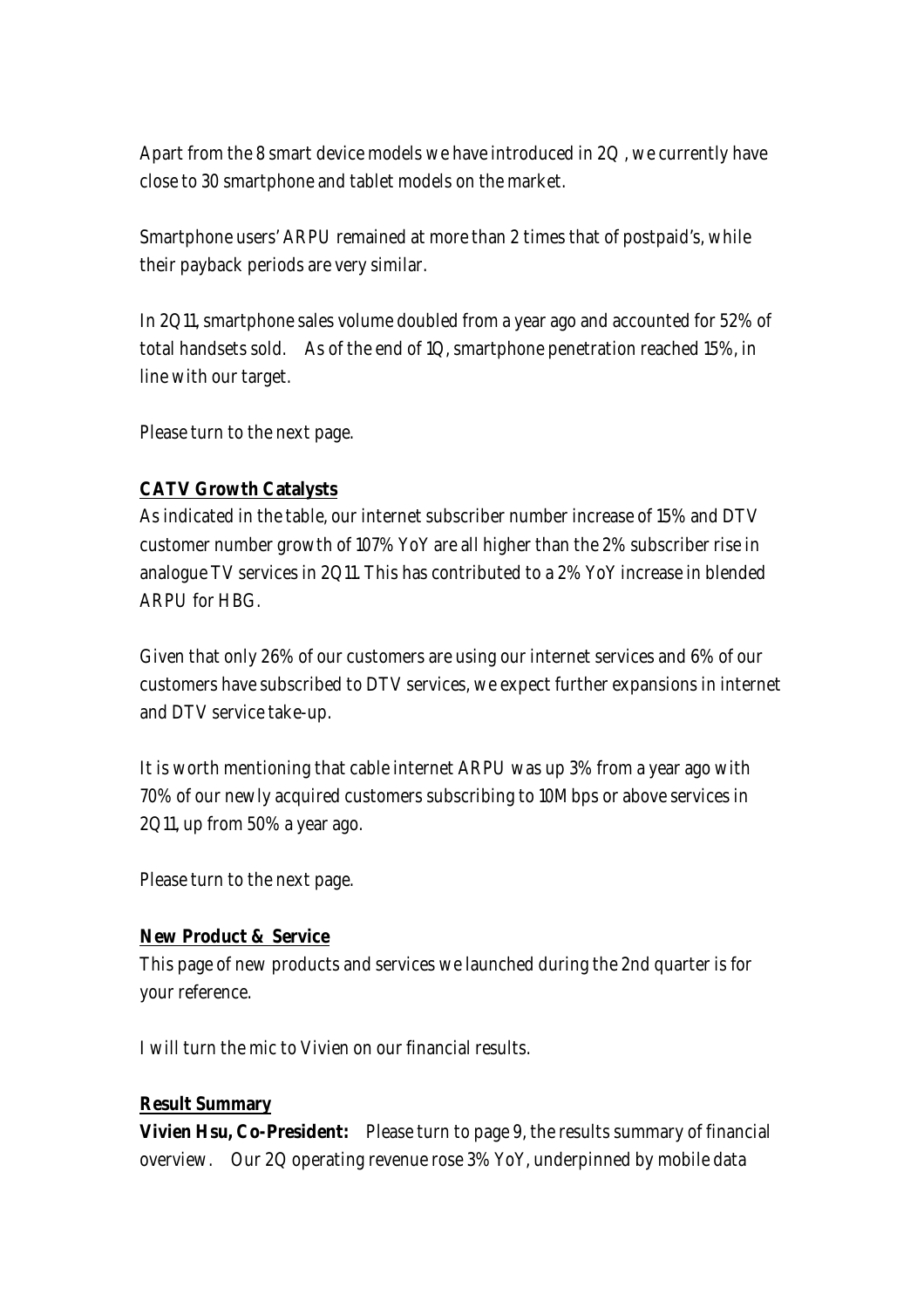revenue growth. That said, the 2Q EBITDA still reported a decline due to increased handset subsidies. With lower non-operating expenses, 2Q EPS grew to \$1.16, up 3% YoY.

The 1H consolidated revenue and EBITDA surpassed our guidance, mainly attributable to better-than-expected wireless data revenue. Separately, 1Q non-operating expenses also came in less than guidance, because of lower-than-expected asset write-offs and interest expenses. As such, our net profit achieved 52% of full-year guidance.

Please turn to the next page, our operating performance by business group.

#### **Divisional Performance**

For the quarter, due to improved mobile service revenue coupled with less smartphone subsidies, CBG's EBITDA rose 5% QoQ and YoY decline narrowed.

Benefiting from a higher blended ARPU as a result of a rising broadband subscriber base, HBG's 2Q profit had a 10% YoY growth and its EBITDA margin was up 2.7% from a year ago.

EBG's 2Q EBITDA increased both QoQ and YoY, driven by a rise in enterprise mobile revenue and cost management.

The YoY rises in the EBITDAs of EBG and HBG, coupled with a reduction in CBG's EBITDA decline, mitigated the company's EBITDA decrease in 2Q.

Let me turn this to Rosie for balance sheet and cashflow analysis.

#### **Balance Sheet Analysis**

**Rosie, CFO & Spokesperson:** Let's turn to the balance sheet analysis. On the asset side, cash balance continued rising along with steady operating cash inflows.

Other current liabilities increased QoQ in 2Q, which was a reflection of the NT\$12.4bn cash dividend payment made on July 21.

Gross debt balance fell to NT\$9.03bn due to continuous year-to-date debt repayments. As a result, we turned into a net cash position as of 2Q. In 3Q, we expect to be back to a net debt position in the wake of the dividend payments.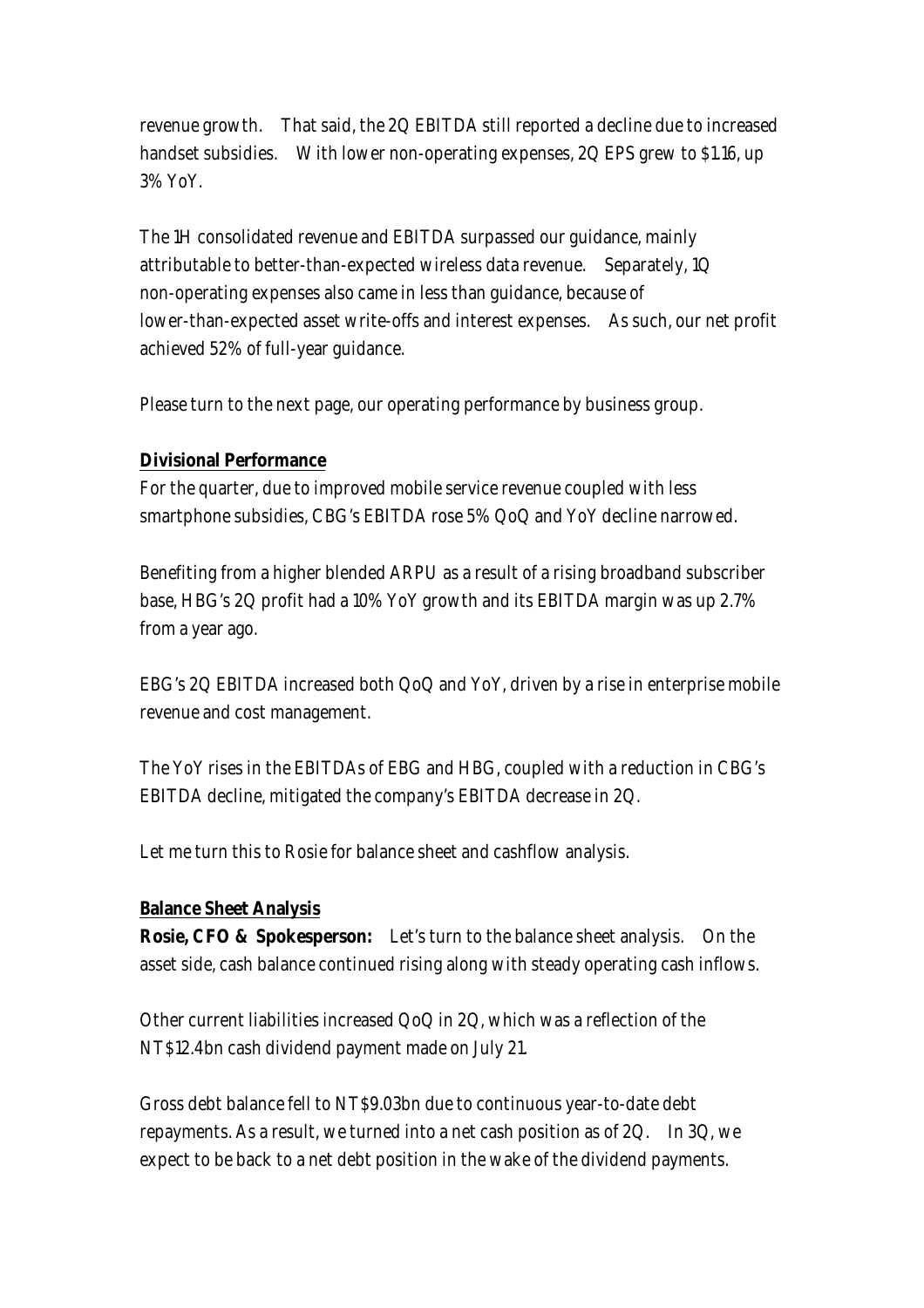Now, let's turn to cash flow statement.

### **Cash Flow Analysis**

2Q operating cash inflow remained at a comparable level to a quarter ago.

On the investing activity front, capex for the quarter was similar to previous levels, accounting for 8% of total revenue in 2Q. Cash outflow of NT\$99mn was injected into our 49.9%-own subsidiary, Taipei New Horizons Co., Ltd.

The NT\$0.33bn debt repayment was the main cash outflow for financing activities during the quarter.

Total free cash flow for 1H was NT\$9.09bn, translating into an annualized yield of 6.1%.

On July 28, the Board approved an additional capital for 2011 to purchase real estate for IDC (Internet Data Center) purposes and the expansion of the fixed network. The group's capex budget would be raised by NT\$0.9bn to around NT\$7.3bn.

Let me turn this back over to Vivien for event update and key message.

#### **Event Update**

**Vivien:** On event updates:

The board approved the capital reduction schedule this morning. The record date is September 26, which means the shareholders on September 26 are entitled to receive the capital return on October 13.

On the Momo acquisition, we have completed the transaction and consolidated Momo's financials since July 13.

The regulatory update and the awards we received stated in the next slide are for your reference.

Please turn to the page of key message.

#### **Key Message**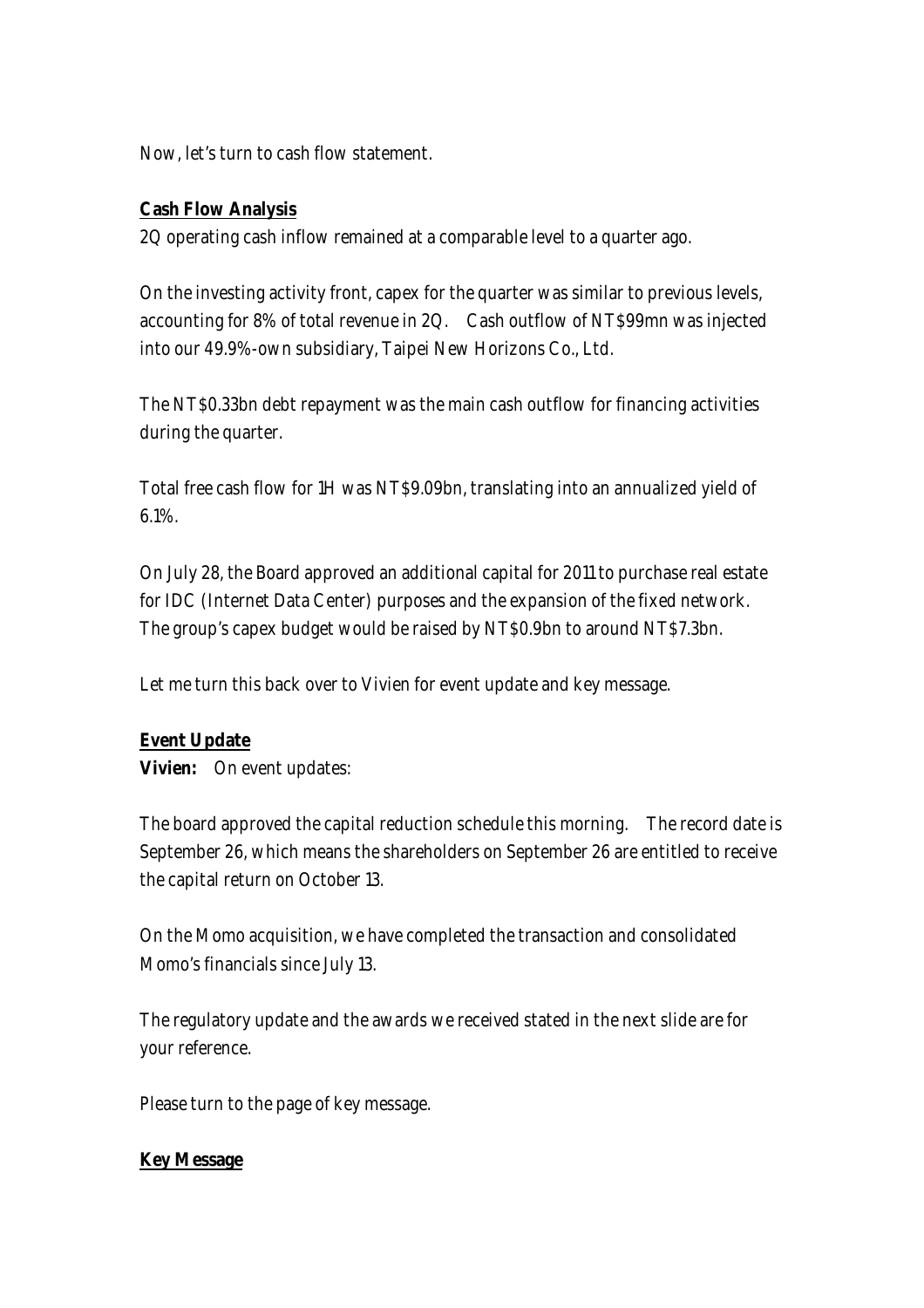To wrap our presentation, this last slide summarizes the key message we would like to deliver.

That is all we would like to say for this first half of our financials and we would like to open the time for questions.

**Moderator:** Ladies and gentlemen, we will now poll for questions. If you would like to register for a question, please press #1 key now.

### **Q & A**

**Chate Bencha, Credit Suisse HK: I have in total five questions. Number one, I have noticed your subscriber growth momentum has been picking up very nicely. Is this because of your prepaid effort or, in particular, certain exclusive things that are driving the subscriber growth momentum?** 

**Second question, we have seen some improvement in the fixed line and cable EBITDA margin, what drives this? Is it just the revenue scale or some certain things on the cost side?** 

**Number three, how are you planning to get Momo into your business plan right now? Has there been some business synergies, business opportunities that you're exploring with Momo?** 

**Number four, regarding Momo, is there any capex from the Momo side that would be significant or already included in your revised capex budget?** 

**And, lastly, your mobile capex looks relatively low still relative to peers, in the wake of higher than expected mobile data growth, should we expect capex to trend up as well?** 

**Cliff:** Regarding your first question, regarding the subscriber growth, I think we have seen improvement in both postpaid and prepaid. So, the subscriber growth really reflected both our advancement in the postpaid and prepaid market. As for the 2<sup>nd</sup> question, the improvement in the EBG and HBG EBITDA reflected our cost management in the EBG business, while in the HBG business, the revenue increase was due to the cable modem growth. HBG's EBITDA improvement was a reflection both in the revenue and the cost.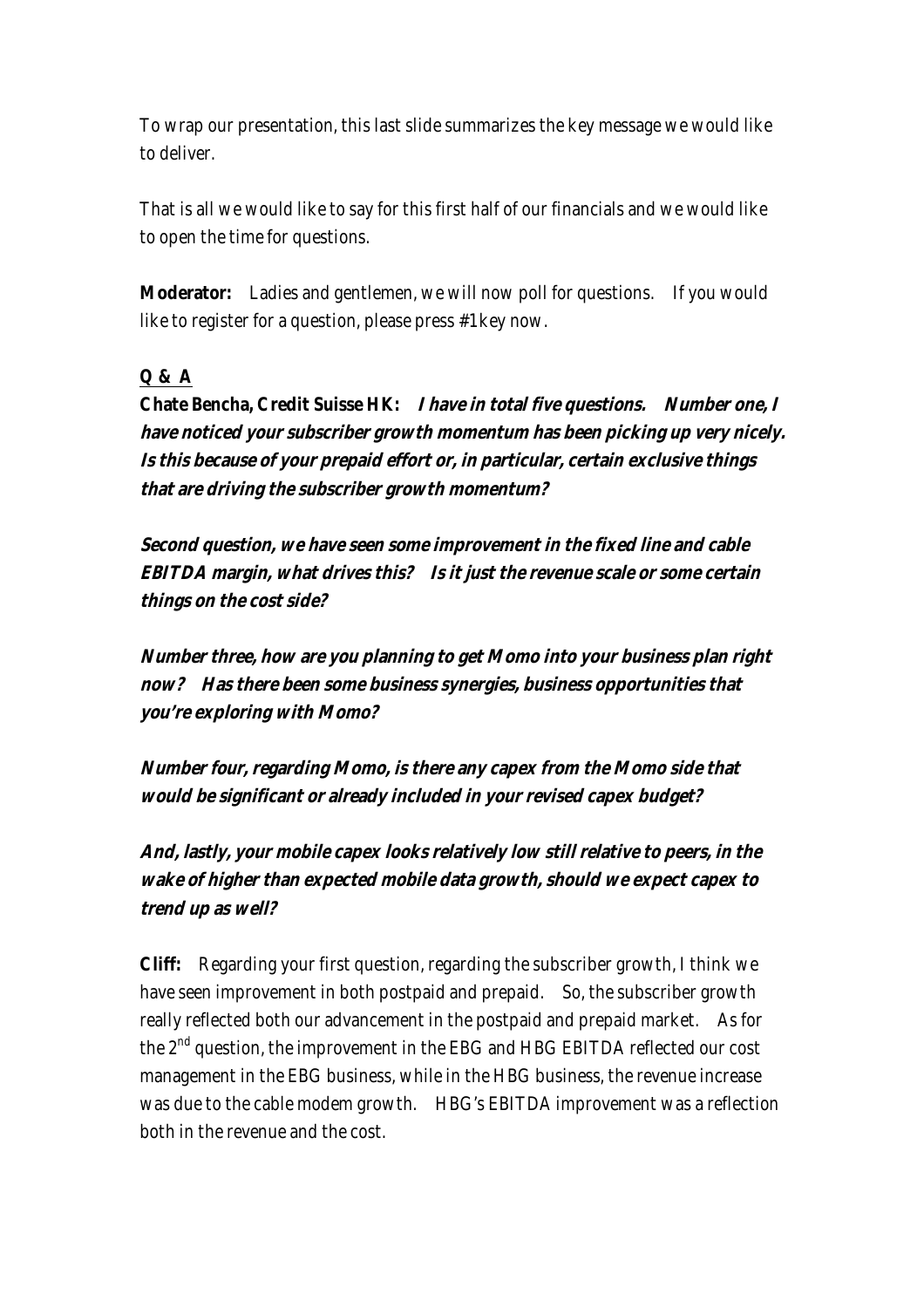As for the third question, we are still working on forming a very clear strategy to take advantage of the Momo acquisition. Currently, we have a project team to work on those issues. And the capex of Momo, at the moment, we don't see any major or big capex scheduled for this year. As for the mobile capex, even though as you all are aware of, we have launched our 21 Mbps services before all the other competitors, we think our current capex is adequate enough to support our mobile broadband initiatives. We are very confident in our capex level.

**Chate***: I would just like to follow up a little bit on Momo. I understand from the financial statements, it's generating an EBITDA margin around 9%. How should we view this, should it improve over time or decline in the near term? Any guidance on the Momo EBITDA margin at all? And from the Momo capex, I understand nothing major is coming in, but how much is the regular capex that business is spending right now?* 

**Rosie**: Momo's performance in the 1<sup>st</sup> half of this year is behind their schedule according to our understanding. We will include their financials into our consolidated statements starting from July 13. The less than satisfactory performance in the 1<sup>st</sup> half was partly due to some plasticizer event in Taiwan. I don't know whether you heard about this, some of the food was found to have plasticizer content.

**Chate**: *Ok. On Momo regular capex, I understand there's nothing major, but what's the normal run rate in terms of capex, like a couple hundreds of million dollar a year?*

**Rosie**: In the first half, they incurred about NT\$65 mn in capex.

**Chate**: *Alright, thank you very much.*

**Neale Anderson, HSBC: Just a couple of questions on the smartphone trends. Firstly, on slide 5, you showed a number of new products you've launched in 2Q. Can you give us an outline on what the pipeline looks like in Q3 and whether you expect the smartphone % of phones sold to increase from the 52% or stay flat? Secondly, can you give any details on the smartphone mix of Android phones relative to other platforms? And if you think your smartphone sales will slow down ahead of the likely launch of new iPhone in September?**

**Cliff**: We have a number of smartphones in the pipeline. In July, we launched the Samsung Galaxy S2. It's a very popular smartphone and it's actually the leading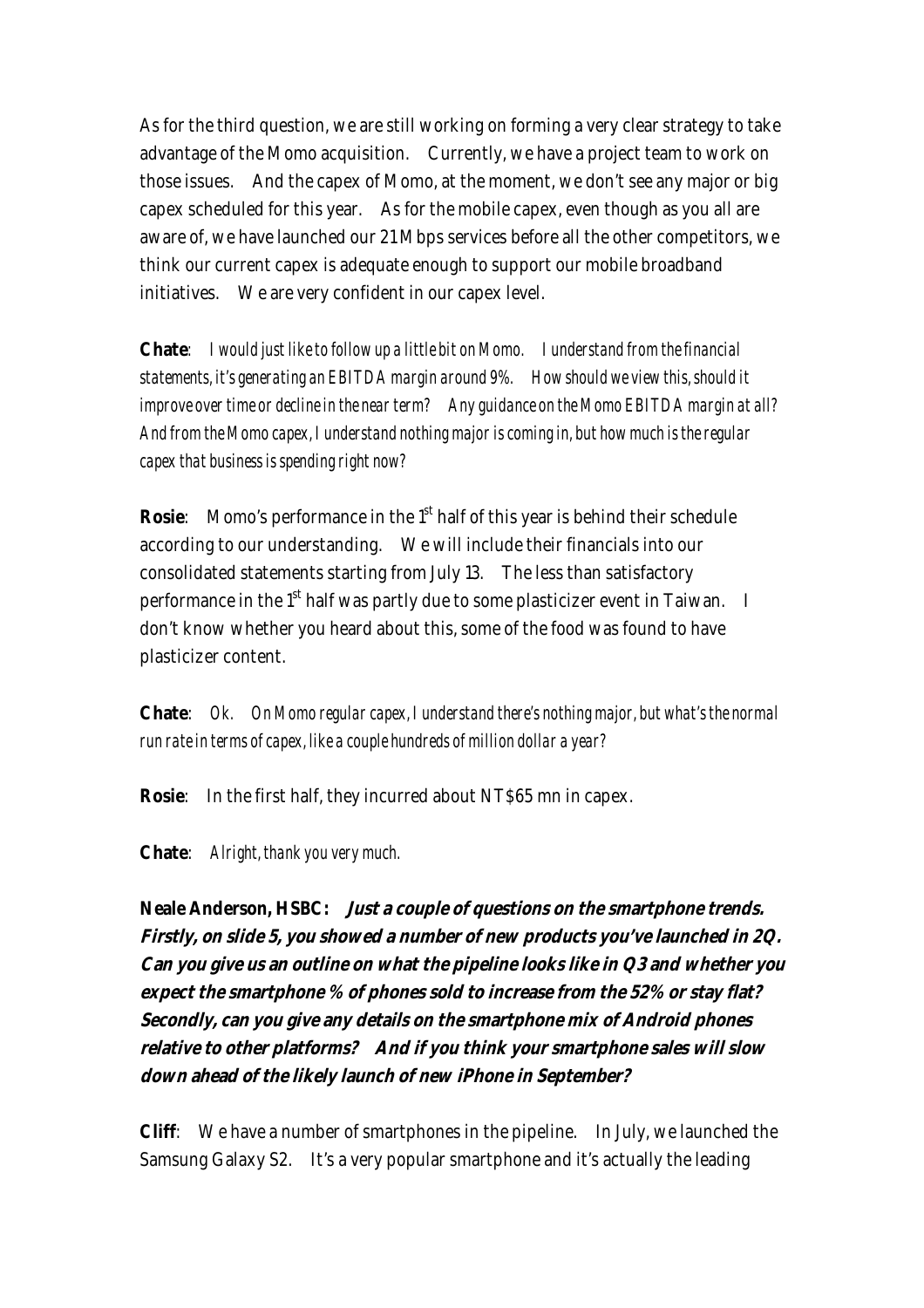Android smartphone in Taiwan. And, in August, we are going to launch the  $1<sup>st</sup> 3D$ smartphone from HTC. So, we will have exclusive rights to sell that phone for a month. And we are going to introduce a 4.3" screen smartphone manufactured by ZTE in September 2. It's a low-cost smartphone we expect to sell a lot in the 3Q. I think the 3Q, we will see more Android tablets ready for sale, especially from Samsung. Currently, most of the Android tablets are not as competitive as iPad, but with the launch of Samsung products, we can see that major improvement in the Android tablet sales. As for the mixture of smartphone platform, currently in our portfolio, Android take-up compared with Apple is 2.5-to-1. So, Android smartphones sells far more than Apple. We are expecting a slowdown of iPhone 4 in the coming months due to the rumor that Apple is going to launch iPhone 5 in September.

**Neale**: *Could I just follow up on the tablet side, have you seen already quite strong demand for tablets? I know there have only been a few Android versions launch. Do you get a sense that customers are interested?*

**Cliff**: Currently, for TWM, we sell more tablets than netbooks. So, the tablets has become the major sellers in our portfolio. We don't get any rights to sell iPad, so all the tablets are Android. However, we are negotiating with Apple to get the rights to sell iPad 2. So, we are in the process of negotiating with Apple.

**Neale**: *I see. Thank you very much.*

**Danny Chu, Nomura HK: Just got three quick questions. First, in terms of data as a % of your mobile service revenue, do you think by the end of this year, data as a % of mobile service revenue can get close to somewhere like 25%, do you think it is doable?** 

**Second question, just to clarify, on the Momo acquisition, since after mid-July, you will consolidate Momo's results. So, basically, right now, the full-year results guidance that you gave out was excluding Momo and should we expect when you announce 3Q results, you will give out a revised full-year guidance including Momo's results?** 

**And, the final question, on the slide that you mentioned about the regulatory update, "NCC suggests domestic operators not to import Chinese telecom equipments", is it just a suggestion or is it a ruling that the operators have to**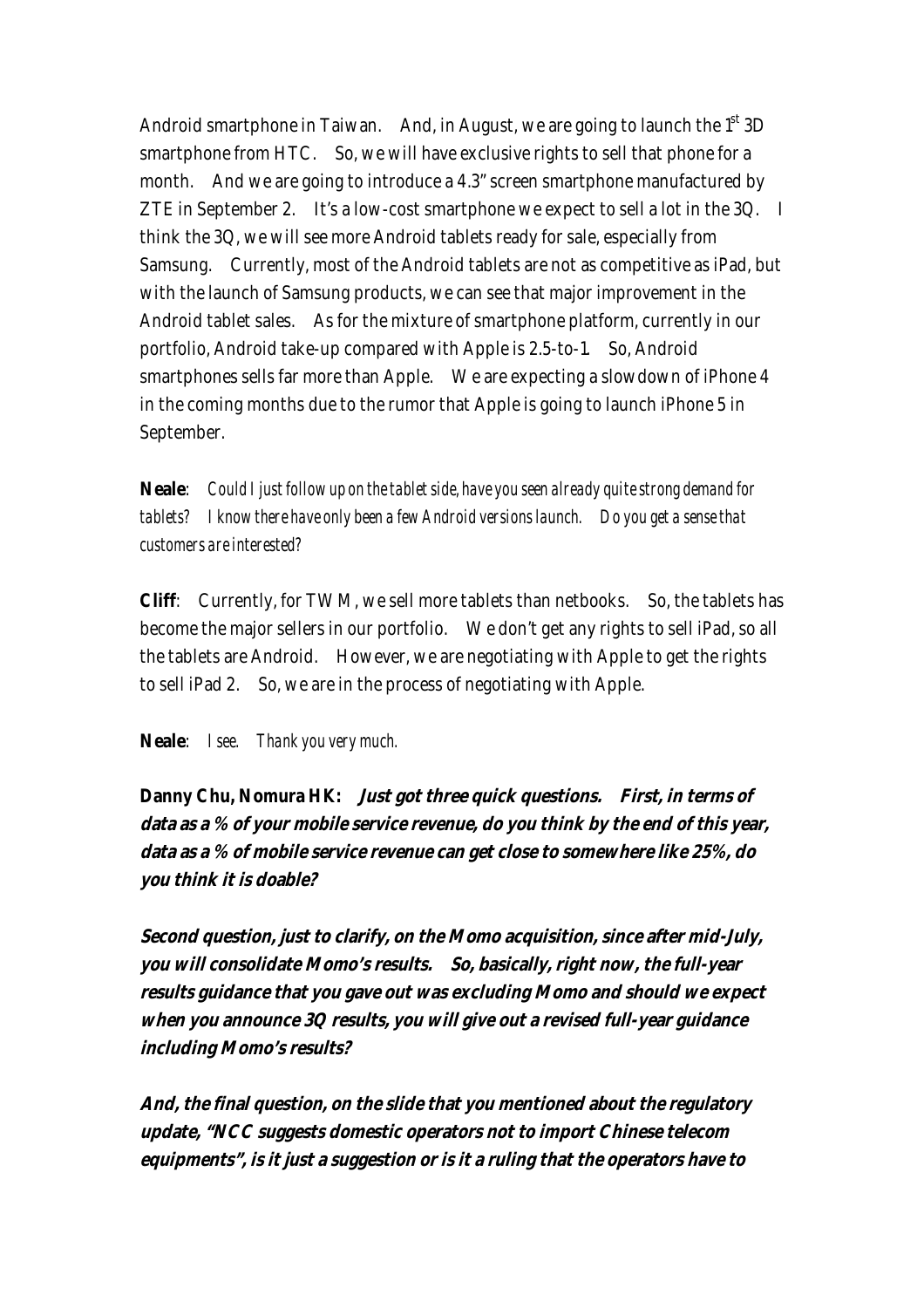**follow? And, if the operators have to follow that suggestion and not use Chinese telecom equipment given that normally they are much more competitively priced, do you expect you have to spend more on capex if you start to use foreign teleco equipment?** 

**Cliff**: Regarding your first question, whether our value-added service will reach 25%, I didn't do the calculation. But, based on my intuition, it is not possible to reach 25%, but we expect our value-added service growth will be the highest among all the operators until the end of this year. We expect we will still have the highest growth rate.

**Rosie**: Momo's results, actually in our guidance, we did not include any numbers of Momo in our guidance. But in our 3Q results, we will definitely include that in the numbers.

#### **Danny**: *So, we should expect a revised full-year guidance when the company announce 3Q results.*

**Rosie**: According to Taiwan regulations, we don't need to revise the guidance, but we will tell you how much we have added to our 3Q results. We will separately tell you how much Momo makes. And on your 3<sup>rd</sup> question, whether non-Chinese equipment will cost more, I will turn this back to Cliff for reply.

**Cliff**: Currently, we have used some foreign equipment in our network for transmission purpose. That part of the infrastructure is not very significant. According to the instruction from the NCC, we are not supposed to use Chinese-made equipment in the core network. So, we are planning to replace those equipments with non-Chinese ones, but I think that will have little impact on our cost of operations.

**Rosie**: Basically, the prices now offered by non-Chinese manufacturers are very competitive, let's put it this way.

**Danny**: *So, if the foreign telco equipments are competitively priced vs. the Chinese telco equipments, then basically there's no point in using Chinese telco equipments, then?*

**Rosie**: Right.

**Danny**: *Ok, thank you.*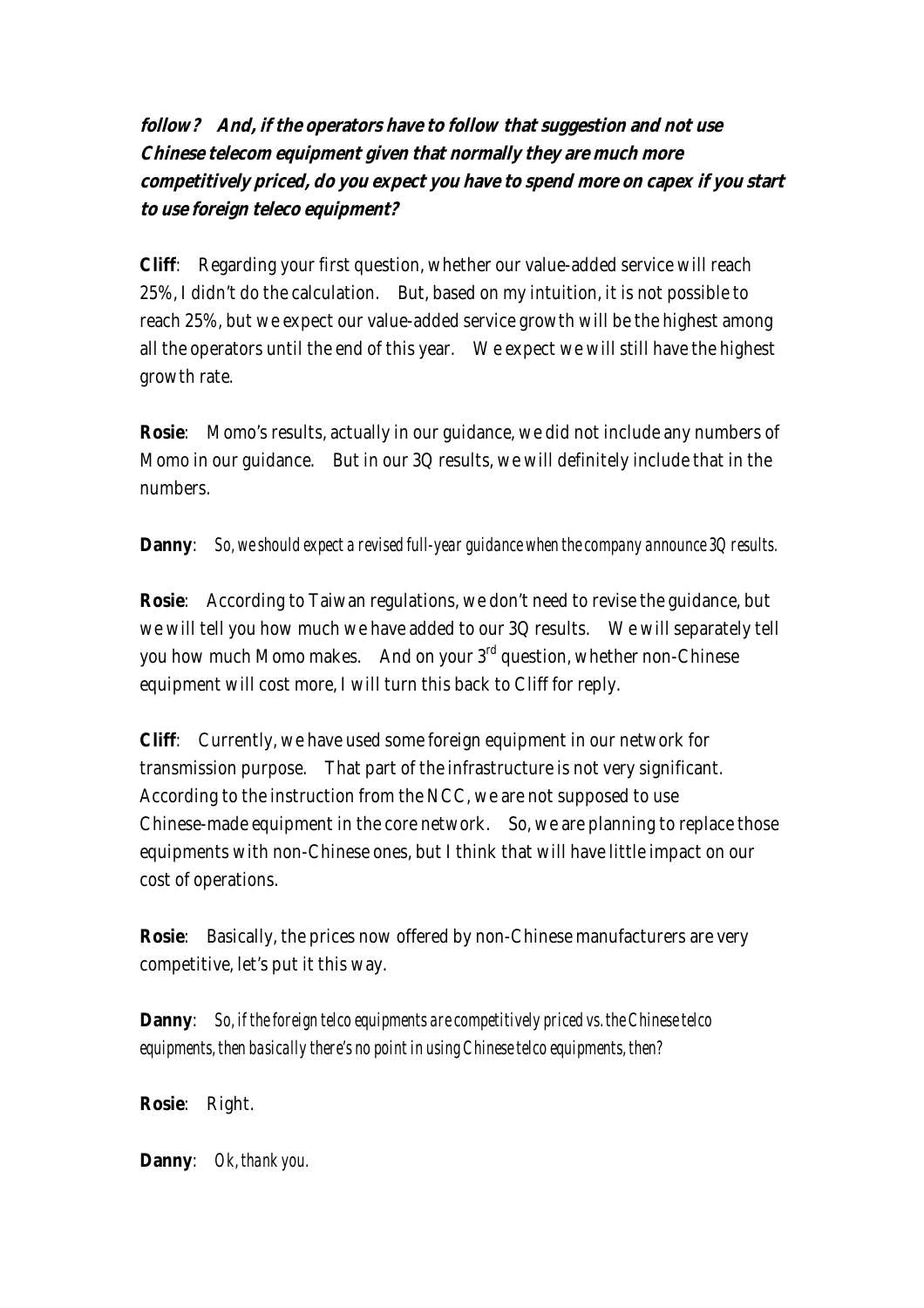**Ravi Sarathy, Citigroup HK: I have four quick questions. The first one relates to tablets. I want to get a rough feel for the number of tablets on your network and understanding that it's complicated by the fact that the Android tabs can be sold through the network plus a bit of retail and the iPad are not sold through telecom operators. And I'm guessing that you have a feel for the number of iPads on the network because of the number of micro-sims and data packages sold. So, if we were to add together roughly the number Android tabs that you sold plus the number of micro-sims with data packages, I want to get a feel for what that number might be as a % of total subs or an absolute number.** 

**My second question, just a quick clarification, I wanted to get the ZTE model that you're planning to launch for the low-cost smartphone and just to clarify what the price of that would be at retail before subsidy and, if you can look through the package, what the price of that would be with the subsidy?** 

**Third question follows up on the color you gave around the split of the smartphones on your network. Now I just want to clarify, the 2.5-to-1 is the run rate of sales at Android-to-Apple or is that the share in your embedded subscriber base at Android-to-Apple? Also, want to get a handle on how much of that 15% is non-Android or Apple, so how much is Symbian legacy, old Windows legacy and Blackberry?** 

**The final question, the reason for the Momo acquisition, as I understand it, was to reframe that asset and start to differentiate by offering some interesting m-commerce propositions via smartphone apps. I wanted to get handle on any progress you've made in that direction in terms of development of those apps or that process.** 

**Cliff**: Regarding to your  $1<sup>st</sup>$  question, how many tablets are in our network, I think there are close to 20,000 tablets in our network. So, the iPad consist of 40% of the total tablets in our network.

The  $2<sup>nd</sup>$  question, the suggested retail price will be around NT\$8,000; with the subsidy, it could go to zero dollars.

**Ravi**: *Which model is that?*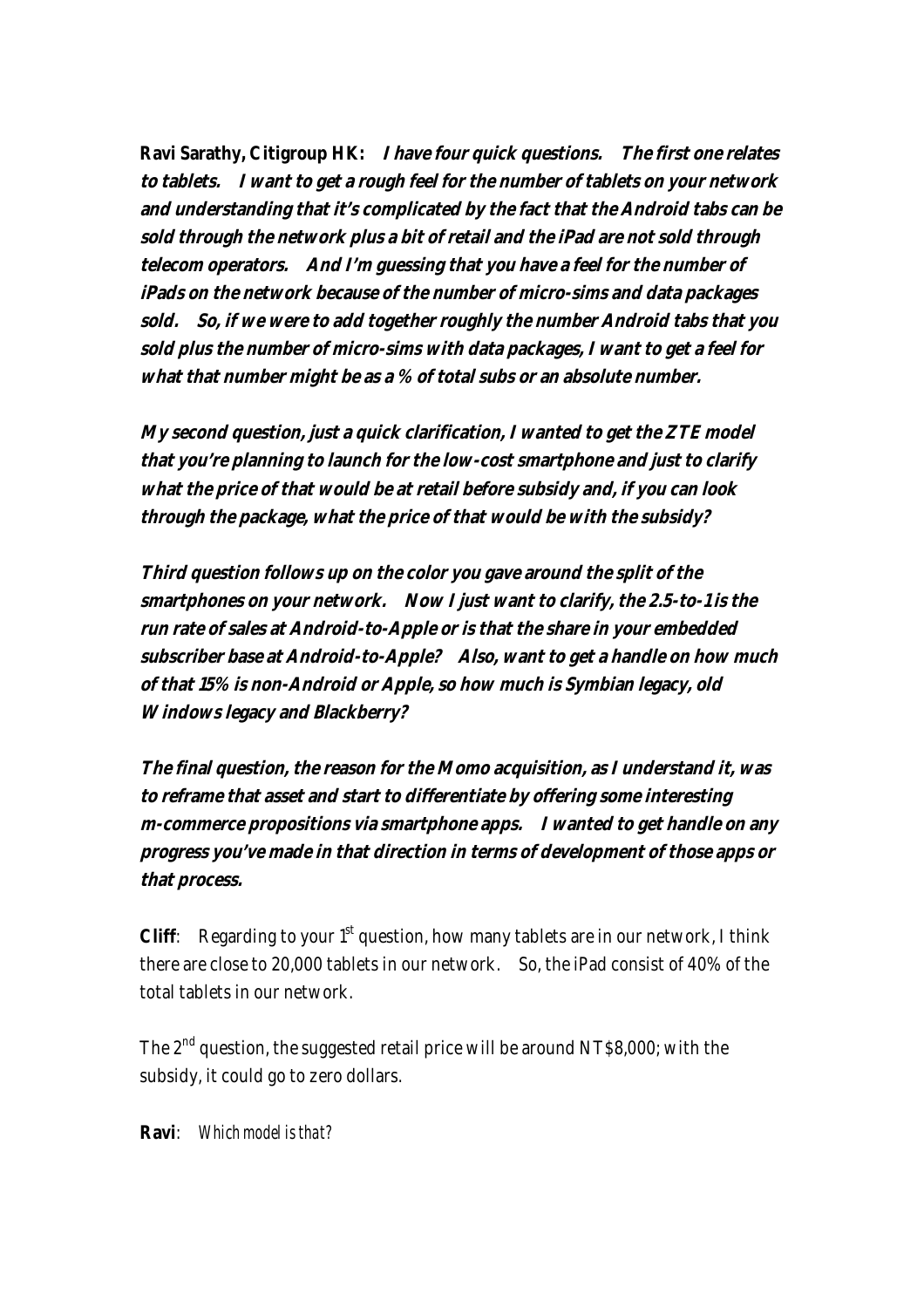**Cliff**: It's manufactured by ZTE, but it's under the brand name of Taiwan Mobile. And, the third question, it's sales ratio, it's most recent month sales ratio. Android's 2.5 vs. iPhone's 1. It's not the installed base.

#### **Ravi**: *If you were to split the installed base, how would that look?*

**Cliff**: Installed base, let me check the numbers. Installed base, Android has 47%, Apple has 26%, Windows Mobile has 9%, and Symbian has 16%, the rest is Blackberry.

**Ravi**: *And guessing it's too early for Windows Mobile 7, so that 9% is legacy Windows Mobile, right?*

**Cliff**: Yes.

**Lucy Liu, JP Morgan HK: I just have one big picture question. If I look at smartphone as a % of handset sold, the ratio actually declined a little bit in the 2Q on QoQ basis, that explained why your handset device sales revenue dropped on a QoQ basis, and the cost of handset sold also dropped. My question is if we look into 2H this year, what would be the trend of smartphone sales volume and also how much impact it will be on your EBITDA margin, because it seems like your margin has already bottomed out in the 1Q this year, can we assume that margin will start to climb up based on better economics of the smartphones you're going to sell in the future?**

**Cliff**: I think even though we sold a lot of smartphones, as you know, the Apple iPhone tends to have the highest subsidy, so the EBITDA margin, to a certain extent, has something to do with how many iPhones we sell. We expect in the 3Q, due to the scheduled launch of iPhone 5 or iPhone 4S, the sales of iPhone will drop, it's going to help our EBITDA even though we may sell more smartphones in the 3Q compared to the 2Q. But, the subsidy may not be as high as we expected.

**Lucy**: *So, say, if the US, the iPhone 5 will be launched in September, but normally Asia and the other countries, it will be several months later than the US launch. So, say, if we can get the iPhone 5 by the end of this year in December time, probably the impact this year will be not that much, right? Can we assume that without iPhone 5, just based on the current smartphone pipeline, your margin trend should be relatively ok?*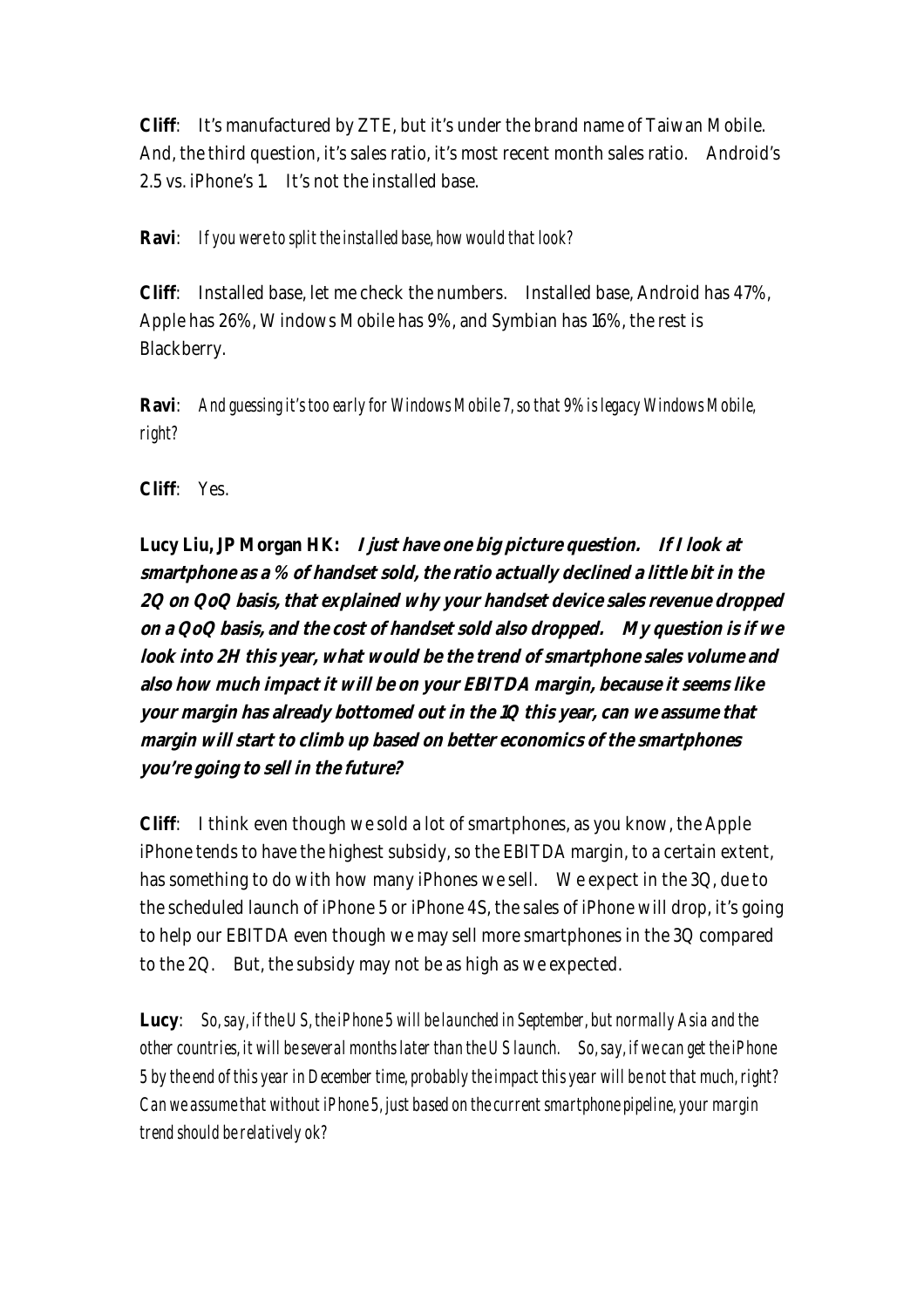**Cliff**: That's a reasonable assumption. Actually, we're not looking forward to the launch of iPhone 5 or iPhone 4S.

# **Ravi Sarathy: A quick follow-up on Momo. I was wondering if you had any color around your progress of evolving Momo toward an m-commerce proposition around some apps you're developing or something like that?**

**Cliff**: The m-commerce is definitely something we're trying to work with Momo to come up with some good results. But, currently, I'm not at a position to disclose what kind of things we are working on.

**Gary Yu, Morgan Stanley HK: I have two questions. The first one is are you seeing any increase in competition in terms of the mobile data segment? We are hearing about some promotions from Chunghwa on cutting some of the data plan pricing.** 

**The second question I have is do you have any guidance on Momo's financials for this year or do you have the numbers for what they have achieved in the 1H of this year?** 

**Cliff**: For the first question, whether the competition in mobile data will intensify, currently CHT has suffered a lot of complaints about their network regarding the mobile broadband service they offer. And, as far as I know, FET is not aggressively implementing 21Mbps service. Only TWM is providing 21Mbps service. So, I don't see mobile broadband sector, the competition will intensify in the 2H of this year due to the lack of capacity of our competitors.

**Rosie**: As to the second question of guidance on Momo, we haven't had any concrete numbers for you for the full-year guidance, but we will let you know their 1H results on August 10 when we announce our July results because we will include their financials starting from July 13.

**Lucy Liu, JP Morgan HK: Seems like Taiwan telcos in general are quite welcoming the tablets on the network, although the traffic consumption on the tablets are very high. But the trend we are seeing in other parts of the world, operators prevent tablets adding on the network, but promoting more on the smartphones, which can generate better economics. But, do you think, given that the network condition in Taiwan, we are not yet to the status that our**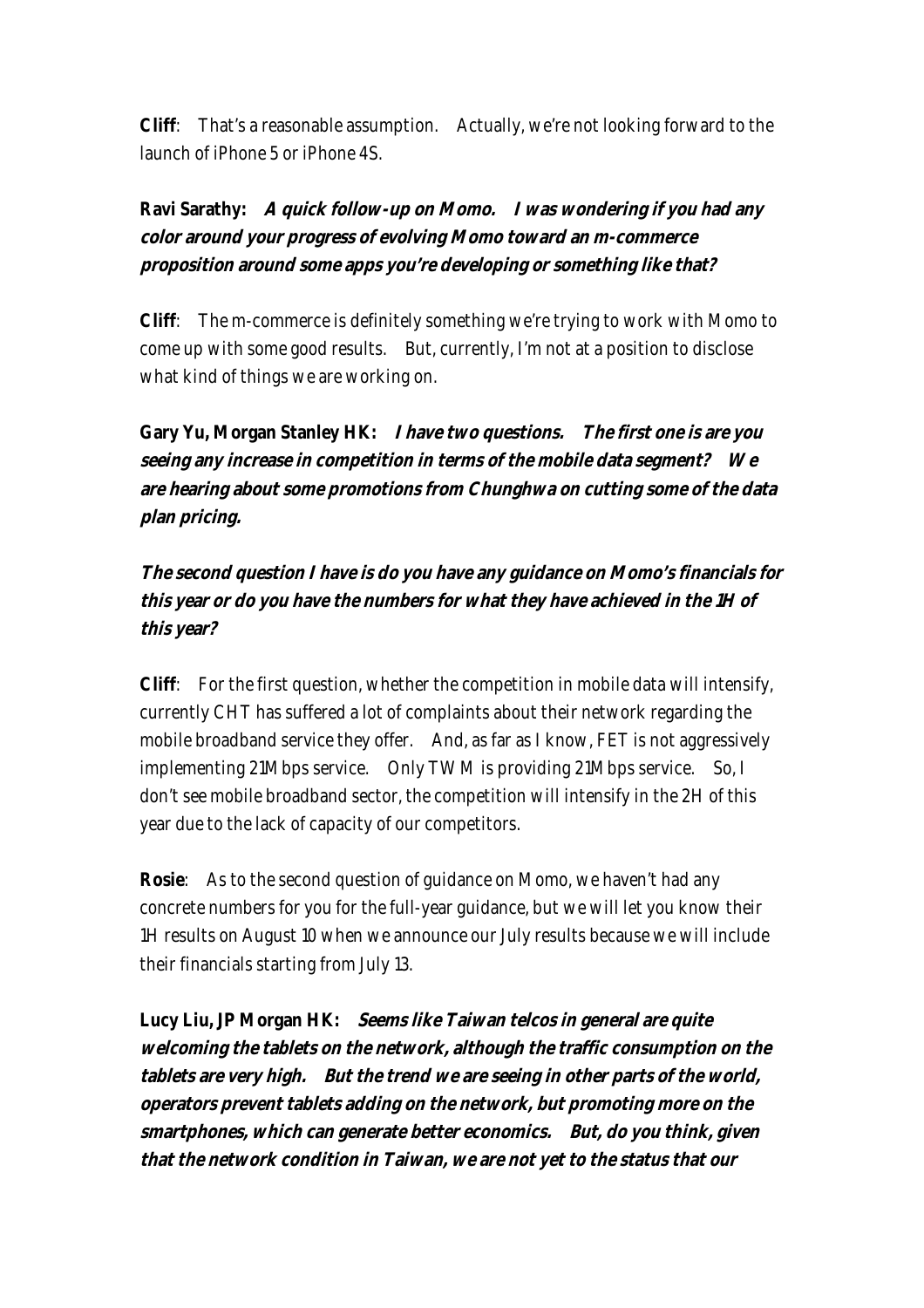**networks are facing constraints, so that at the current stage we are still welcoming tablets or you think it will come later and then we will probably deal with this issue later?**

**Cliff**: Well, based on our current data, the tablets consume less data than netbooks. Actually, netbooks consume more data bandwidth than tablets. So, right now, the shift from netbook to tablet actually reduces our pressure on our network, but however, the tablet certainly consumes more bandwidth than smartphone. So, of course, the strategy is to focus on smartphone to increase the mobile internet service revenue. However, we see big opportunity with the tablets because the tablet is a very good device for the distribution of content. So, if we look at the tablets, we need to look at from non-connectivity service revenue, which we are working on trying to see how we can leverage the sales of tablets to increase our non-connectivity sales revenue. In the meantime, from TWM's point of view, the current consumption of either smartphones or tablets has not caused any constraint in our capability in providing a good service to our subscribers. Maybe it caused a problem for CHT, but TWM currently has no problem with it.

**Lucy**: *I see. I have a quick follow-up. Are you seeing a higher ARPU from tablets than smartphone? If so, how much higher now?*

**Cliff**: The Tablet wouldn't contribute higher ARPU because currently the packages are all-you-can-eat. So, you wouldn't contribute higher ARPU.

**Steven Liu, Standard Chartered: I have two questions. How many WIFI hotspots do you have? And how many new WIFI hotspots will you build in the coming two years?** 

## **And the second question is how many 2G and 3G base stations? And do you see any capacity bottleneck or constraint given the mobile data traffic is surging?**

**Cliff**: We are building a few hundred WIFI this year because our strategy is a little different from CHT and FET. Currently, in many many places, we don't see how can WIFI offload the network traffic. In the meantime, our focus is really to build a better 3.5G network instead of WIFI. After all, we are Taiwan Mobile, not Taiwan WIFI. Our major focus is really mobile network construction. However, due to many smartphone will have WIFI capability, we will build up our WIFI locations through the years. So, it will reach a few thousand across the island, but we will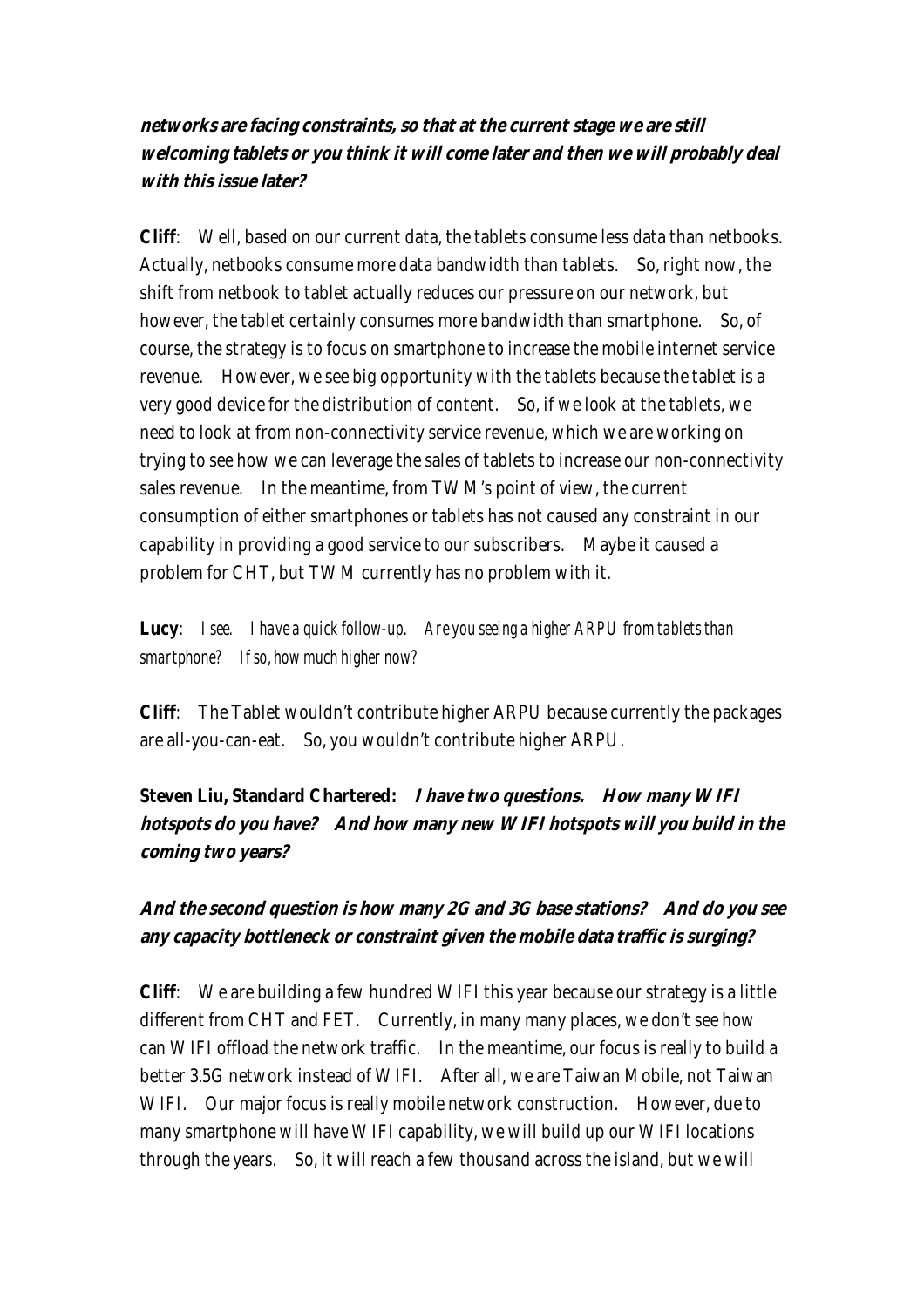only provide WIFI services to those areas where we think it can offload our traffic and also provide better results to our bottom line.

As for our many 2G, 3G base stations, currently we have over 7,000 2G and 3G base stations in our network. As I have said, we don't have a problem with the current traffic. As a matter of fact, we think we have currently the best mobile broadband network in Taiwan.

**Ravi Sarathy, Citigroup HK**: **I want to get a handle, if possible, on the average level of megabits of data usage a month for an iPhone user and an Android user and also for an iPad user and an Android tab user. And, finally, if we can benchmark against the average monthly data usage of a dongle user, that would be really helpful if possible.**

**Cliff**: For iPhone user, the average is 1.2GB per month. For Android, it's 800MB per month. For Window, it's 625MB and, for Symbian, it's 160MB. For netbook, for dongle, it's roughly 5GB per month.

**Ravi**: *Any feel for Android tablets vs. iPads?*

**Cliff**: In general, based on the information we have, the iPad tends to have 20-25% more consumption than Android tablets.

**Ravi**: *In terms of absolute usage, how does your average tablet compare with your average smartphone? Do you have a feel for what the average absolute data usage is on the tablets?*

**Cliff**: The dongle user consumes 5x more than smartphone user.

**Ravi**: *And what do you think a tablet user is?*

**Cliff**: Tablet user consumes maybe 2.5x than smartphone user.

### **Chate Bencha, Credit Suisse HK**: **Regarding the device sales revenue, basically we should not be expecting reversion to NT\$1.2bn or NT\$1.6bn again at least in the 3Q, is that correct?**

**Cliff**: I think the sales of devices; my projection is that the 2H will higher than the 1H. In the 1H, it's NT\$2.7bn and I think 2H will definitely be higher than NT\$2.7bn.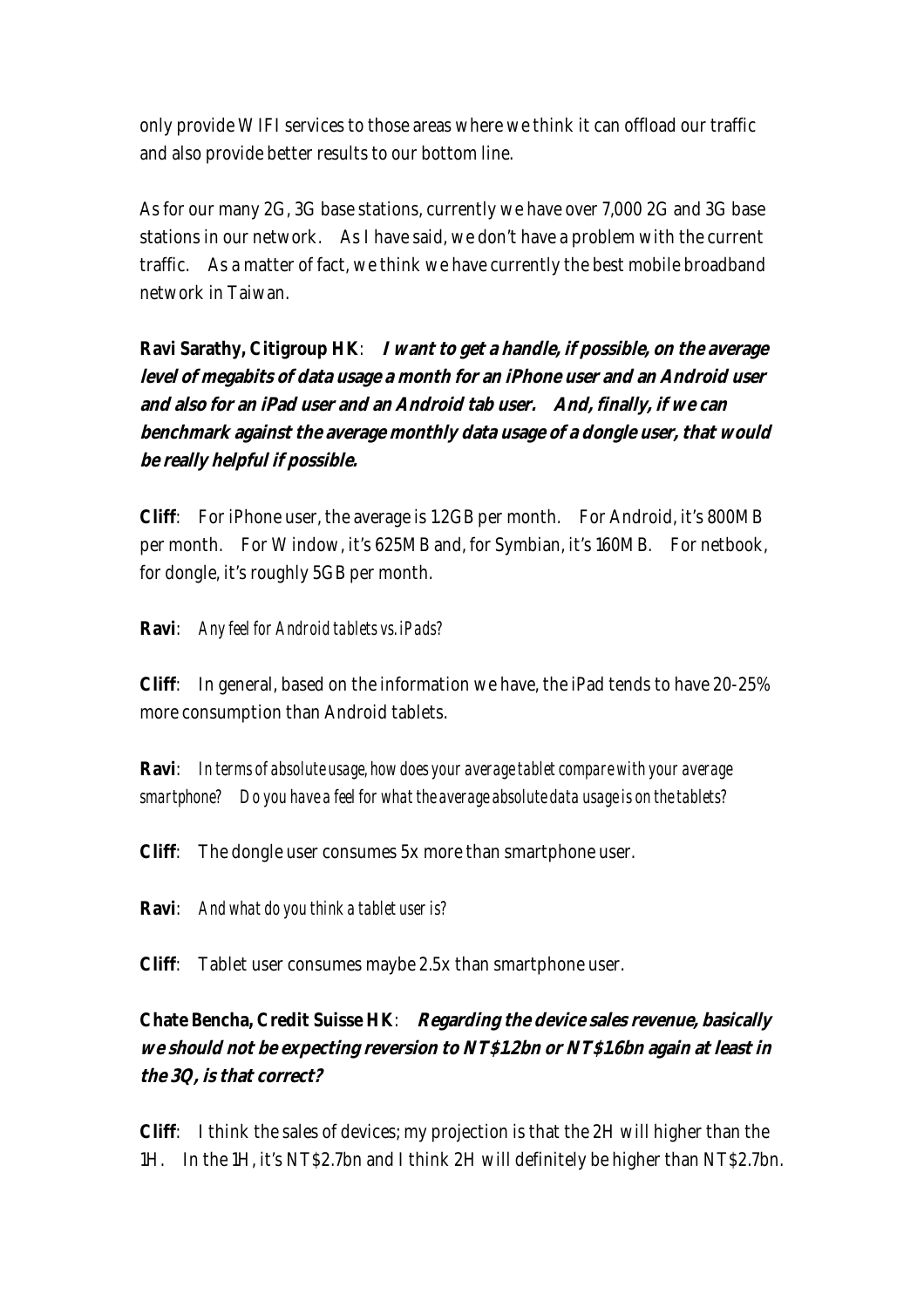But, as far as how much higher, I don't have a feeling at the moment.

**Tien Doe, GIC: Just following on from Ravi's question on the differences in data usage between smartphone, iPad and tablets, your idea in the medium term on how to monetize those differences in usage, you think the day is close where we're able to see differences in ARPUs between iPhone users vs. Android users vs. iPad users or you think largely the data usage is going to be independent of the devices and we're still going to be seeing sort of flat rate usage plans?** 

**Cliff**: This is a tough question and, to be honest, I really don't have a good answer for it. Based on the information I have gathered, the iPad or iPhone users tend to be more data savvy, potentially subscribe more value-added services. This may be due to the fact that the iPhone and iPad are more expensive. So, I don't have a good answer for your question.

**Steven Liu, Standard Chartered**: **Final question is regarding your data revenue, accounting for only 20% of total mobile service revenue. I think it's quite low percentage compared with Japan, Korea and Hong Kong. Can you give me some color on why and the reason for the low data usage or the low revenue contribution from data?**

**Cliff**: Well, this is a phenomenon not unique to Taiwan Mobile. It's across the industry in Taiwan. If you look at CHT, if you look at FET, as a matter of fact, our % of data revenue is the highest among all the players. I think maybe it has something to do with QWERTY keypad handsets have never been popular in Taiwan. So, the short message service and many other services are not so popular in Taiwan. If you look at China, Japan, those countries which have high value-added services or data service revenue, in general, they tend to use the QWERTY or use the handset to send information.

#### **Steven**: *Do you make any effort to solve this problem*?

**Cliff**: As a matter of fact, when we analyze our information, it's very interesting that, for our smartphone users, they tend to use short message more. Because I guess, in the past, the feature phone, in Taiwan, is not very friendly for Chinese typing. But, once they had smartphone like iPhone, you can use hand-based input. Then, certainly we see uptake in short message service. I think smartphone will change the behavior because it's more user-friendly and it has more features. So,